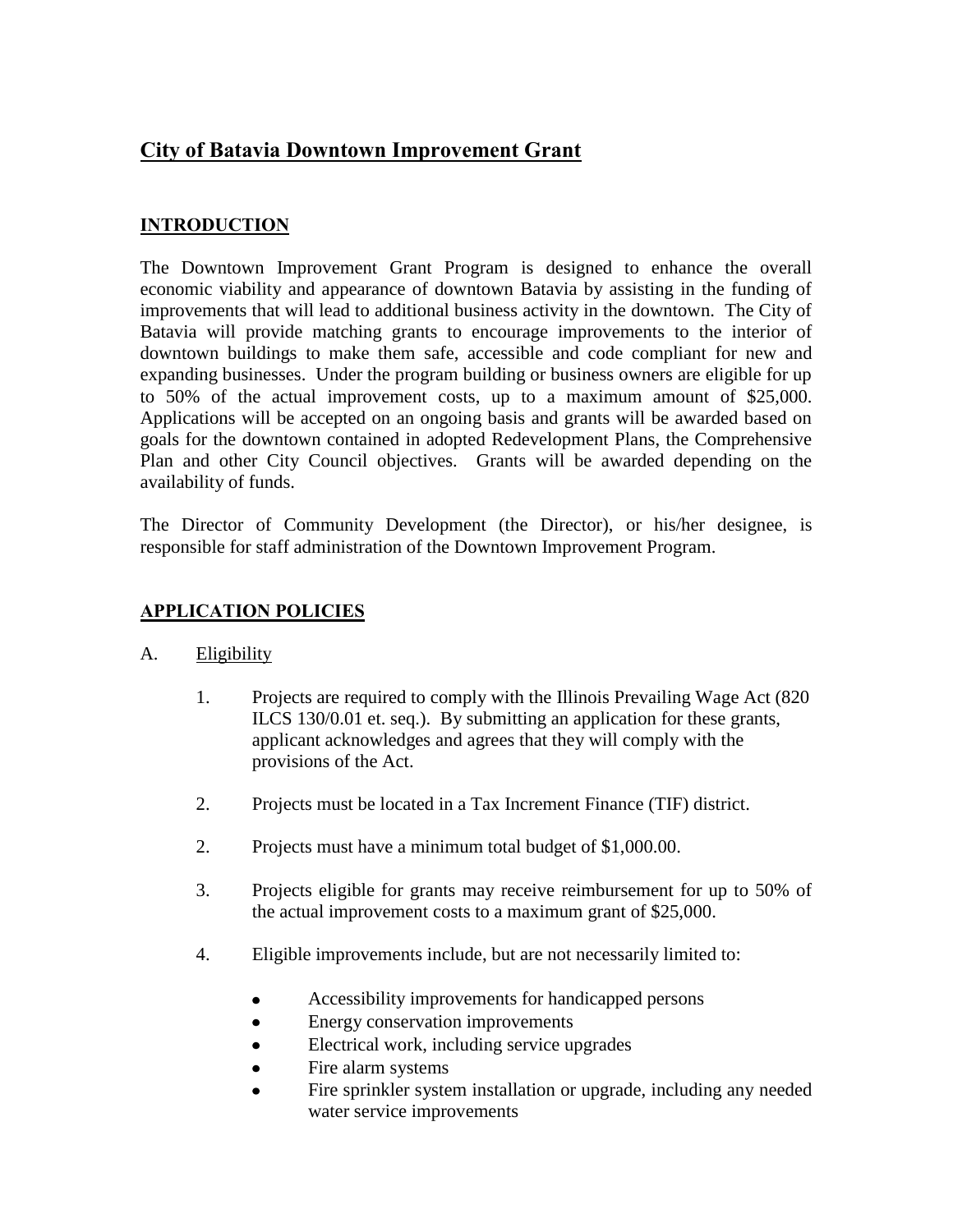- Heating, ventilation and air conditioning  $\bullet$
- Lighting  $\bullet$
- $\bullet$ Plumbing
- Restoration of historic interior architectural features, including  $\bullet$ ceilings, light fixtures, floors and architectural detailing
- Utility service upgrades, including water and sewer  $\bullet$
- 5. Projects and expenses such as the following are not eligible:
	- Building or land acquisition  $\bullet$
	- Design services, including architectural and interior design  $\bullet$
	- Emergency or safety-related demolition expenses  $\bullet$
	- $\bullet$ Exterior improvements eligible under the Façade Grant Program
	- Flood or water damage repairs
	- Furnishings, equipment or personal property not affixed to the real estate
	- Legal fees
	- Maintenance work  $\bullet$
	- New construction or building expansion projects
	- Painting  $\bullet$
	- $\bullet$ Parking lot resurfacing
	- Pest extermination  $\bullet$
	- Structural repairs
	- Work begun prior to application submittal or done without a required building permit; work done after application submittal may be eligible for grant funding at the discretion of the City Council
	- Work proposed on property with an active code compliance  $\bullet$ citation

#### B. Evaluation Criteria

The City will evaluate applications based on the information submitted as well as the economic environment which the project in located within. As part of the evaluation process, staff will review and evaluate the applicant's tax returns, business plan, financial statements, credit and background checks as well as other comparable businesses located in the downtown area. City staff will make recommendations to the Community Development Committee and the City Council as part of this application.

In addition, the Secretary of the Interior's Standards for Rehabilitation, in conjunction with the Batavia Historic Preservation Commission Design Guidelines, shall be used as the evaluation criteria for exterior work. Interior work will be evaluated based on the contribution the project will make to downtown redevelopment and business expansion goals.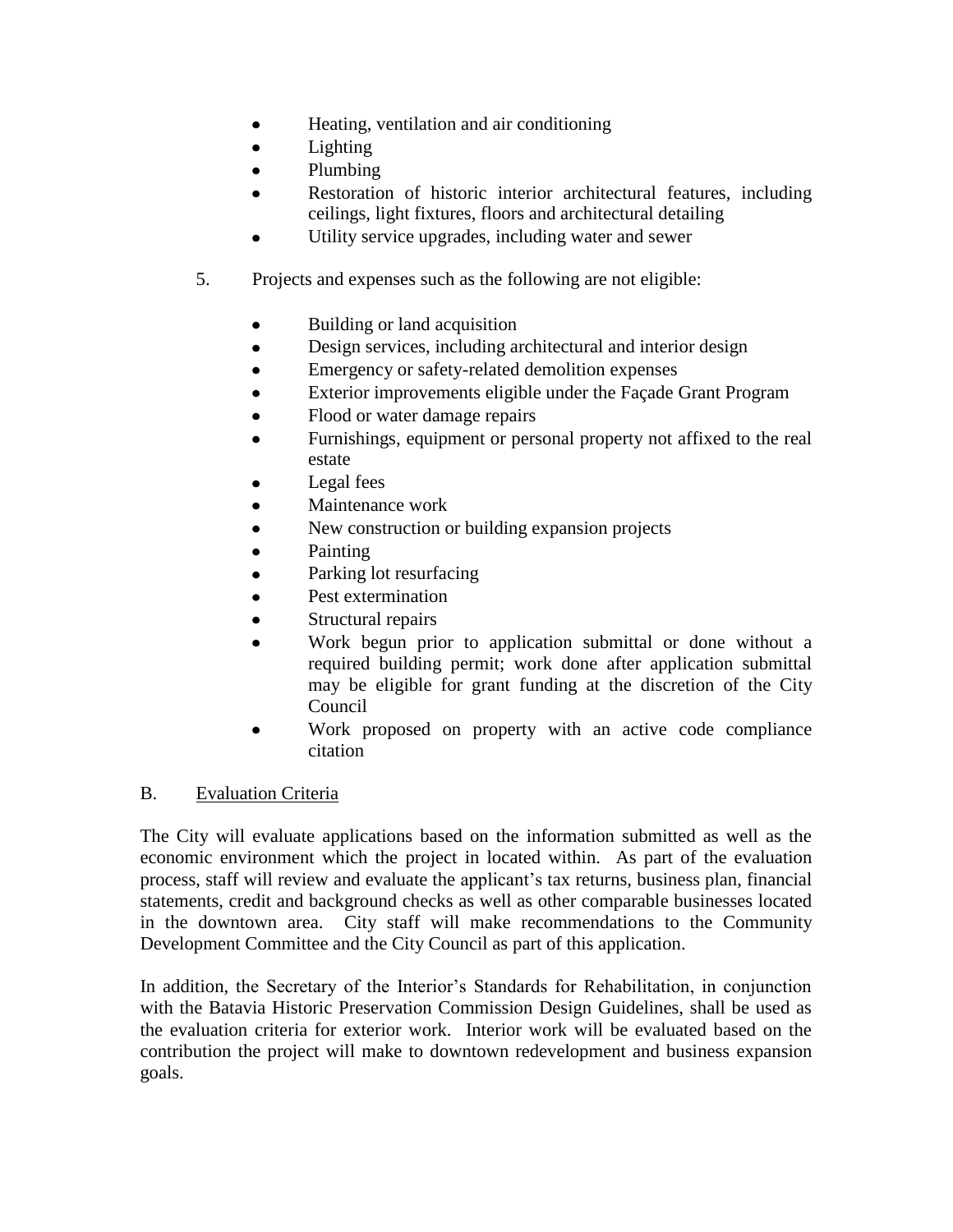#### C. Demolition

While emergency, safety-related and minor exploratory demolition may be necessary, such demolition may prohibit inclusion in the Program.

#### D. Contractors

Qualified Applicants may serve as their own contractor, but only the cost of materials will be considered eligible expenses to be funded by the grant.

## E. Lien

The Property Owner and Applicant shall agree and consent to the City recording a lien on the property in the amount of the grant. Said lien will remain in the property until the end of the third year following the payment of the grant when it will then be released by the City. If the property is sold prior to the end of the third year, the lien shall be repaid to the City on a prorated annual basis. (i.e. if the property is sold during the first year following a grant award, 100% of the grant must be repaid. If it is sold during the third year following a grant award, 33% of the grant shall be repaid)

## **APPLICATION PROCEDURES**

- 1. Applicants shall contact the Community Development Department to establish potential eligibility of proposed improvements.
- 2. A complete application form and required submittals shall be submitted to the Community Development Department, including appropriate drawings, budget estimates, two current bids for the proposed work, and proof of ownership or executed lease with owner's written consent. Building Owners are required to be co-applicants on any grant application.
- 3. Grant applications may be submitted at any time.
- 4. Applicants shall submit at least two formal written bids for all work being proposed in the project. The application shall contain the names of contractors, copies of all bids and anticipated dates of construction and completion. Sole source bidding may be approved by the CDC for specialized work if reasonable attempts to obtain a second bid have been unsuccessful. Contractor Applicants shall submit copies of estimates for all materials, along with anticipated dates of construction and completion, as part of the application.
- 5. The Applicant or a designated representative is expected to attend all meetings of the Community Development Committee (CDC) when the application is being discussed. The CDC will not take action on an application unless the Applicant or a representative is present.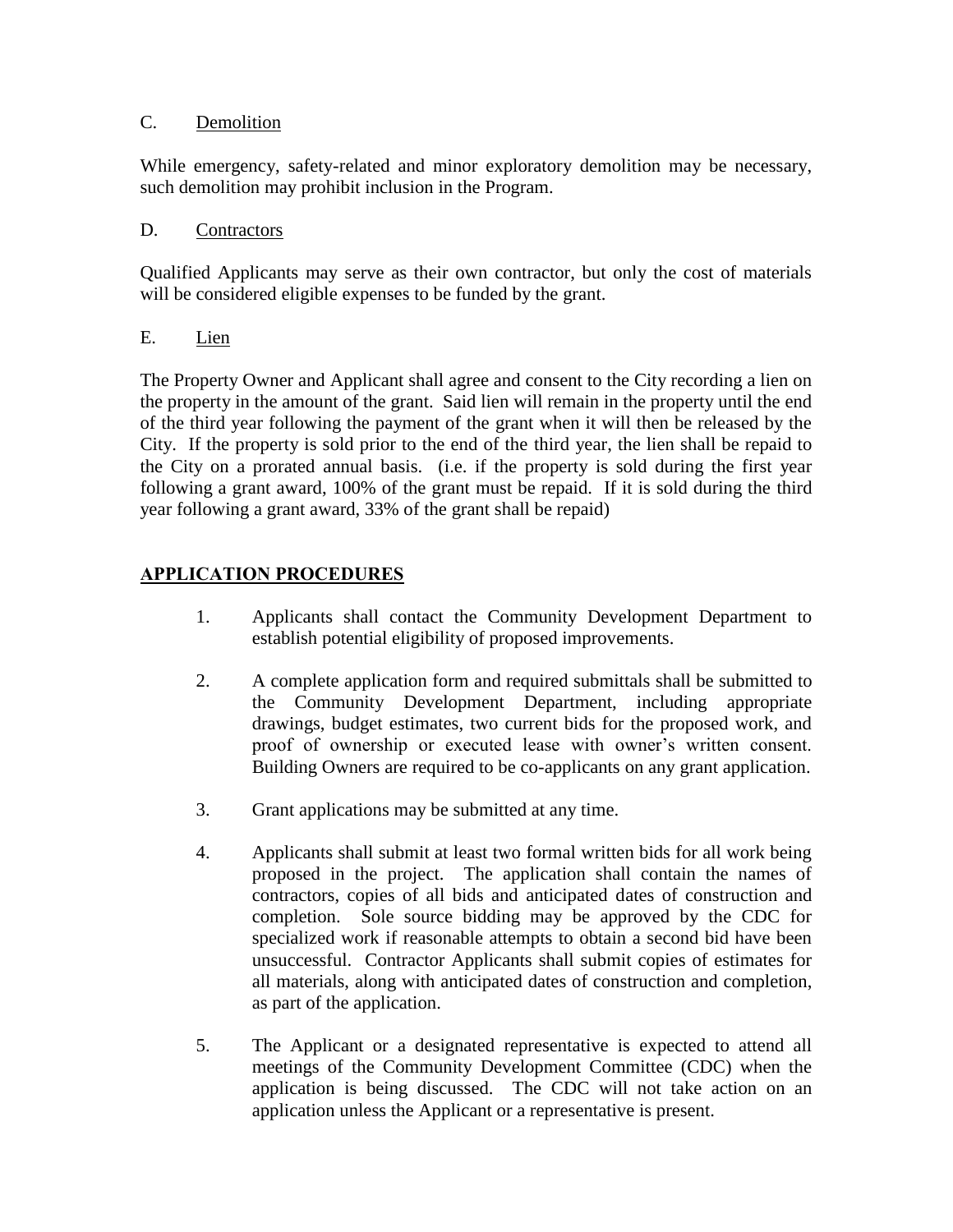- 6. The CDC shall make a formal recommendation to the City Council on each application.
- 7. Revised plans shall be submitted to the Director prior to scheduling the application for a City Council agenda if the CDC requests changes.
- 8. If the CDC recommends approval, the application and a Grant Agreement shall be forwarded to the City Council for approval.
- 9. If approved by the City Council, the Agreement shall be signed by the Applicant, Property Owner and the City of Batavia as provided in section 6 of Administrative Procedures, below.
- 10. Applicants shall apply for and receive a building permit prior to undertaking any work requiring a permit under the Building Code. The building permit fee will be waived for all work approved under the Downtown Improvement Grant Program.
- 11. Construction shall proceed according to the approved plans and subject to periodic inspections. Construction must be completed within 180 days of execution of the Agreement, unless a written extension is granted by the Director.
- 12. Applicants shall submit final receipts and lien waivers to the Community Development Department to request reimbursement.
- 13. Applicants shall maintain the property without changes or alterations to work funded by the Downtown Improvement Grant Program for a period of three (3) years from the date of completion. The City Council may require the owner of the benefiting property to consent to imposition of a lien on the property to insure that the property continues to be maintained in accordance with the terms of the grant and that there are no alterations or removal of improvements funded by the grant without the express written consent of the City. In the event there are unauthorized alterations or removal of improvements funded by the grant that result in diminution of value of the grant, the owner shall reimburse the City for the lost value. In the event the owner refuses to so compensate the City, the City shall have the right but not the obligation to foreclose the lien in order to collect the debt. The lien shall be released by the City at the end of the grant period unless foreclosure activity is taking place, it appears reasonably likely that foreclosure will be necessary or there has been a refusal by the owner to compensate the City and the City has chosen to defer foreclosure of the lien.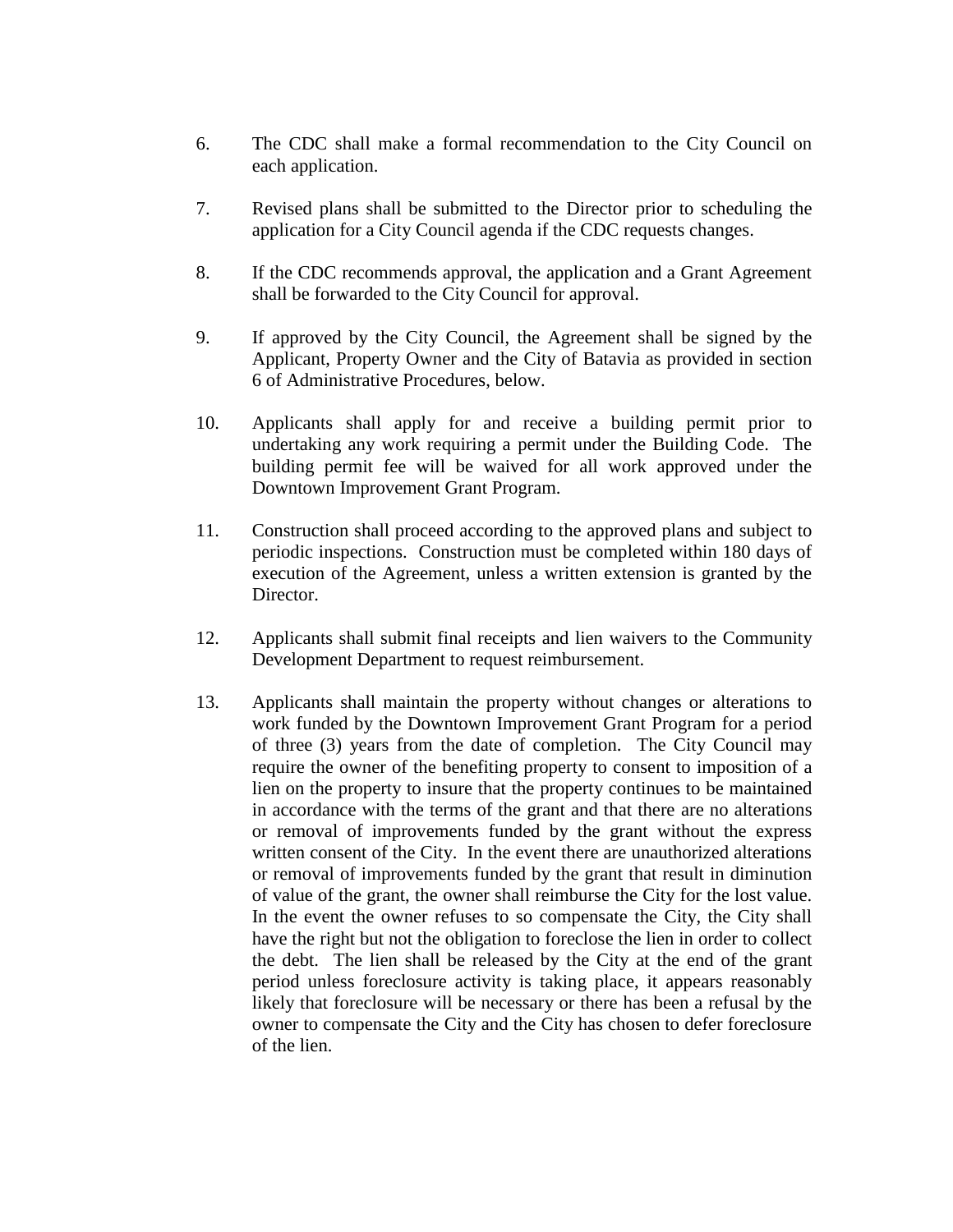#### **ADMINISTRATIVE PROCEDURES**

- 1. Upon submittal, the Director will review the application to ensure that it contains all necessary information, including drawings and specifications, preliminary cost estimates, bids and proof of ownership or executed lease with owner's written consent. The Director will prepare written notification to the Applicant confirming receipt of the application. If the application is incomplete, a detail of all remaining items will be included. When the application is complete the Director will notify the Applicant of the date of the CDC meeting when the application will be discussed.
- 2. If the application proposes exterior work, the Director will schedule that portion of the application for a Historic Preservation Commission (HPC) meeting for review. The Applicant is expected to attend this meeting to discuss the proposal with the HPC. The HPC may schedule a site visit to assist in their review. The HPC comments will be forwarded to the CDC for their consideration.
- 3. The Director shall prepare a report to the CDC transmitting the application, staff recommendation, the HPC recommendation, if any, and a draft Resolution for the awarding of the grant. All reports shall include bid information and any revisions requested by the HPC.
- 4. The CDC shall review each application, together with the Resolution, and make a recommendation for approval or disapproval to the City Council.
- 5. If the CDC recommends approval, the Director shall prepare a Downtown Improvement Grant Program Agreement, as an exhibit to the Resolution, and forward to the City Council for approval.
- 6. If approved by City Council, the Agreement shall be signed by the Applicant and the City of Batavia.
- 7. When the project is completed, the Director shall inspect all work done and document that the Applicant has made the improvements as per the Agreement and approved plans.
- 8. Upon determination that the work has been satisfactorily completed and all lien waivers have been received, the Director shall approve the release of a check in the amount of the approved grant to the Applicant.
- 9. The Director shall maintain a permanent record of each complete application.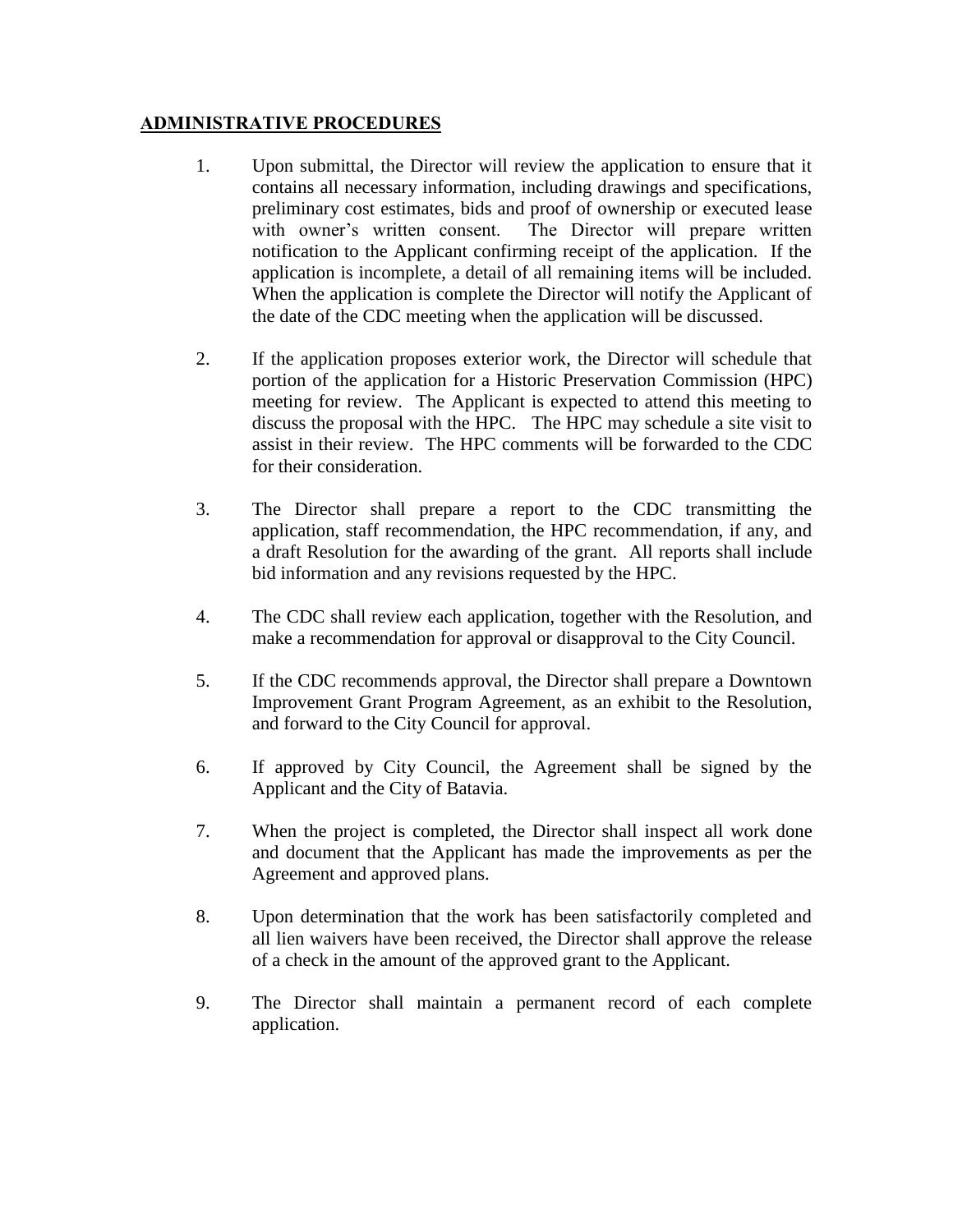

**City of Batavia** Community Development Department 100 North Island Avenue Batavia IL 60510 Phone (630) 454-2700 Fax (630) 454-2775

# **Application for Downtown Grant Improvement Programs**

\_\_\_\_\_\_\_\_\_\_\_\_\_\_\_\_\_\_\_\_\_\_\_\_\_\_\_\_\_\_\_\_\_\_\_\_\_\_\_\_\_\_

**\_\_\_\_\_\_\_\_\_\_\_\_\_\_\_\_\_\_\_\_\_\_\_\_\_\_\_\_\_\_\_\_\_\_**

\_\_\_\_\_\_\_\_\_\_\_\_\_\_\_\_\_\_\_\_\_\_\_\_\_\_\_\_\_\_\_\_\_\_\_\_\_\_\_\_

\_\_\_\_\_\_\_\_\_\_\_\_\_\_\_\_\_\_\_\_\_\_\_\_\_\_\_\_\_\_\_\_\_\_\_\_\_\_\_\_

\_\_\_\_\_\_\_\_\_\_\_\_\_\_\_\_\_\_\_\_\_\_\_\_\_\_\_\_\_\_\_\_\_\_\_\_\_\_\_\_

\_\_\_\_\_\_\_\_\_\_\_\_\_\_\_\_\_\_\_\_\_\_\_\_\_\_\_\_\_\_\_\_\_\_\_\_\_\_\_\_

\_\_\_\_\_\_\_\_\_\_\_\_\_\_\_\_\_\_\_\_\_\_\_\_\_\_\_\_\_\_\_\_\_\_\_\_\_\_\_\_

Grant Applying for (Check One only):

\_\_\_\_\_ Façade Grant

\_\_\_\_\_ Downtown Improvement Grant

**All Tax Increment Financing Grant application funds are subject to compliance with the Illinois Prevailing Wage Act (820 ILCS 130/0.01 et. seq.). By submitting an application for these grants, applicant acknowledges and agrees that they will comply with the provisions of the Act.** 

| Property / Project |  |
|--------------------|--|
| Address            |  |

| Name of Tenant |
|----------------|
|                |

Lease Expiration Date \_\_\_\_\_\_\_\_\_\_\_\_\_\_\_\_\_\_\_\_\_\_

| <b>Number of Tenants</b> |  |
|--------------------------|--|
|                          |  |

\_\_\_\_\_\_\_\_\_\_\_\_\_\_\_\_\_\_\_\_\_\_\_\_\_\_\_\_\_\_\_\_\_\_\_\_\_\_\_\_\_

| Number of Residential Units |  |
|-----------------------------|--|
|                             |  |

Historic District Designation \_\_\_\_\_\_\_\_\_\_\_\_\_\_\_\_\_

Submittal Date \_\_\_\_/\_\_\_\_/\_\_\_\_

Property Owner's Name

Phone Number \_\_\_\_\_\_\_\_\_\_\_\_\_\_\_\_\_\_\_\_\_\_\_\_\_\_\_\_\_\_

Mobile Number \_\_\_\_\_\_\_\_\_\_\_\_\_\_\_\_\_\_\_\_\_\_\_\_\_\_\_\_\_

 $E$ -Mail  $\qquad \qquad \qquad$ 

Business/Applicant Name \_\_\_\_\_\_\_\_\_\_\_\_\_\_\_\_\_\_\_\_\_

Business Address Phone Number

Mobile Number \_\_\_\_\_\_\_\_\_\_\_\_\_\_\_\_\_\_\_\_\_\_\_\_\_\_\_\_\_

E-Mail \_\_\_\_\_\_\_\_\_\_\_\_\_\_\_\_\_\_\_\_\_\_\_\_\_\_\_\_\_\_\_\_\_\_\_

Business/Applicant Signature \_\_\_\_\_\_\_\_\_\_\_\_\_\_\_\_\_\_\_\_\_\_\_\_\_\_\_\_\_\_\_\_\_\_

Property Owner Signature

Project Description :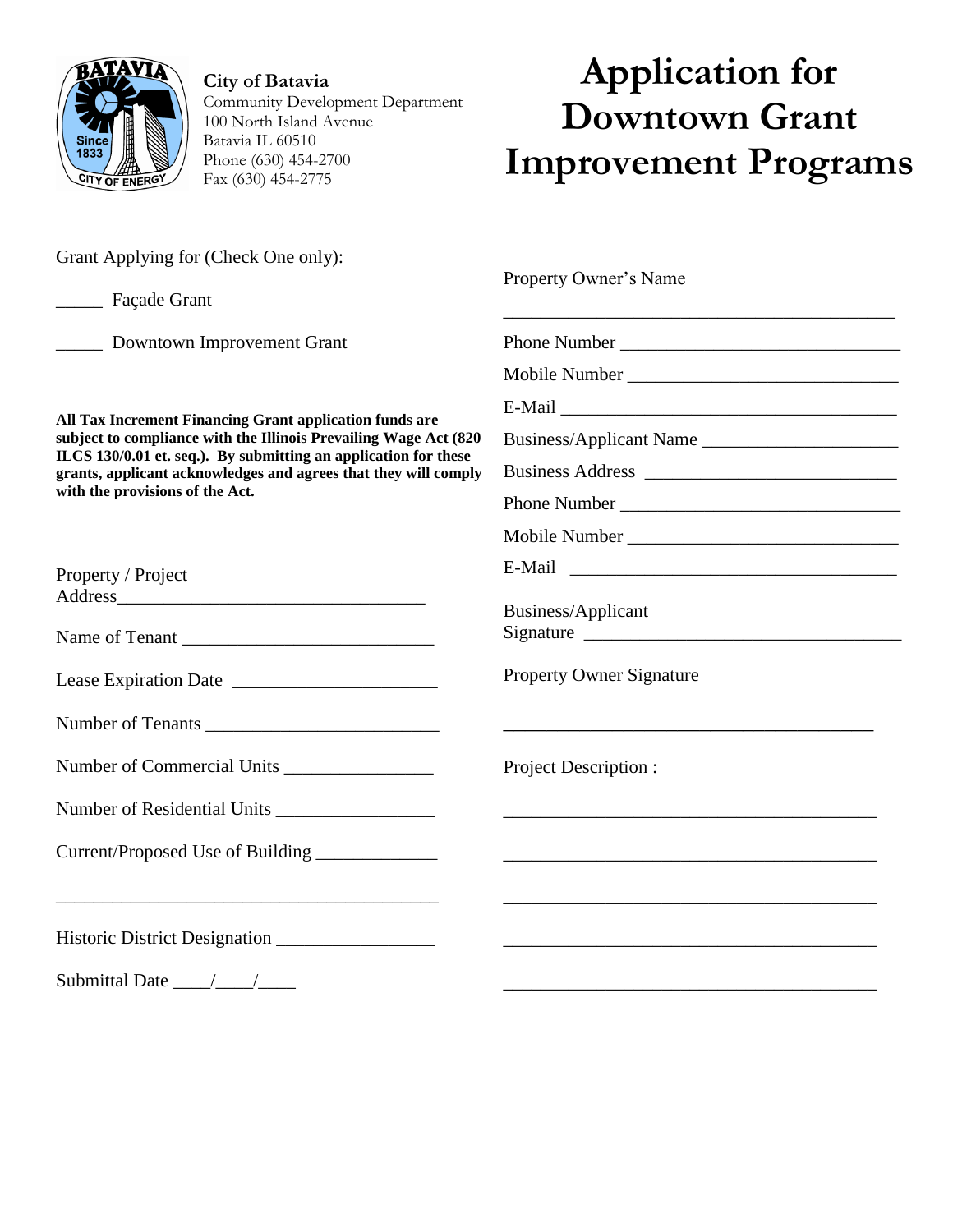# **Additional Information to be Submitted with Application Check Each Completed Item**

Total Anticipated Budget:  $\qquad \qquad \$$  $\Box$ 

Design Services Grant Requested? Y\_N\_. Amount: \$\_\_\_\_\_\_\_\_\_\_\_\_ (Maximum \$1,000)  $\Box$ 

Total Anticipated Grant Request (Maximum 50% of total cost, Limit of \$500 to \$25,000 for Downtown  $\Box$ Improvement Grant, \$500 to \$5,000 for Façade Grant):  $\frac{1}{2}$ 

Completed Certificate of Appropriateness (COA) Application Form (attached) (Façade Grants Only)  $\Box$ 

Itemized List of Proposed Improvements  $\Box$ 

Completed Bids, Based on Prevailing Wage, From Two Contractors For Work Specified on the Itemized List  $\Box$ 

Digital Photographs of Façade Elevations (include CD or flash memory, or copies of photos already sent  $\Box$ to the City of Batavia via email) (Façade Grants Only)

Drawings and/or Modified Photographs Showing Proposed Improvements  $\Box$ 

Paint and Material Samples  $\Box$ 

- Proof of Ownership of Property and Executed Lease  $\Box$
- Three (3) years of immediate past tax returns for business (Business Owner Only)  $\Box$
- Business Financial Statements (Business plan, income statement) (Business Owner Only)  $\Box$
- Authorization to Conduct Credit and Background Check (Business Owner Only)  $\Box$
- Authorization to Record Lien on property (Property Owner Only)  $\Box$
- Proprietary Information Certification (Optional) $\Box$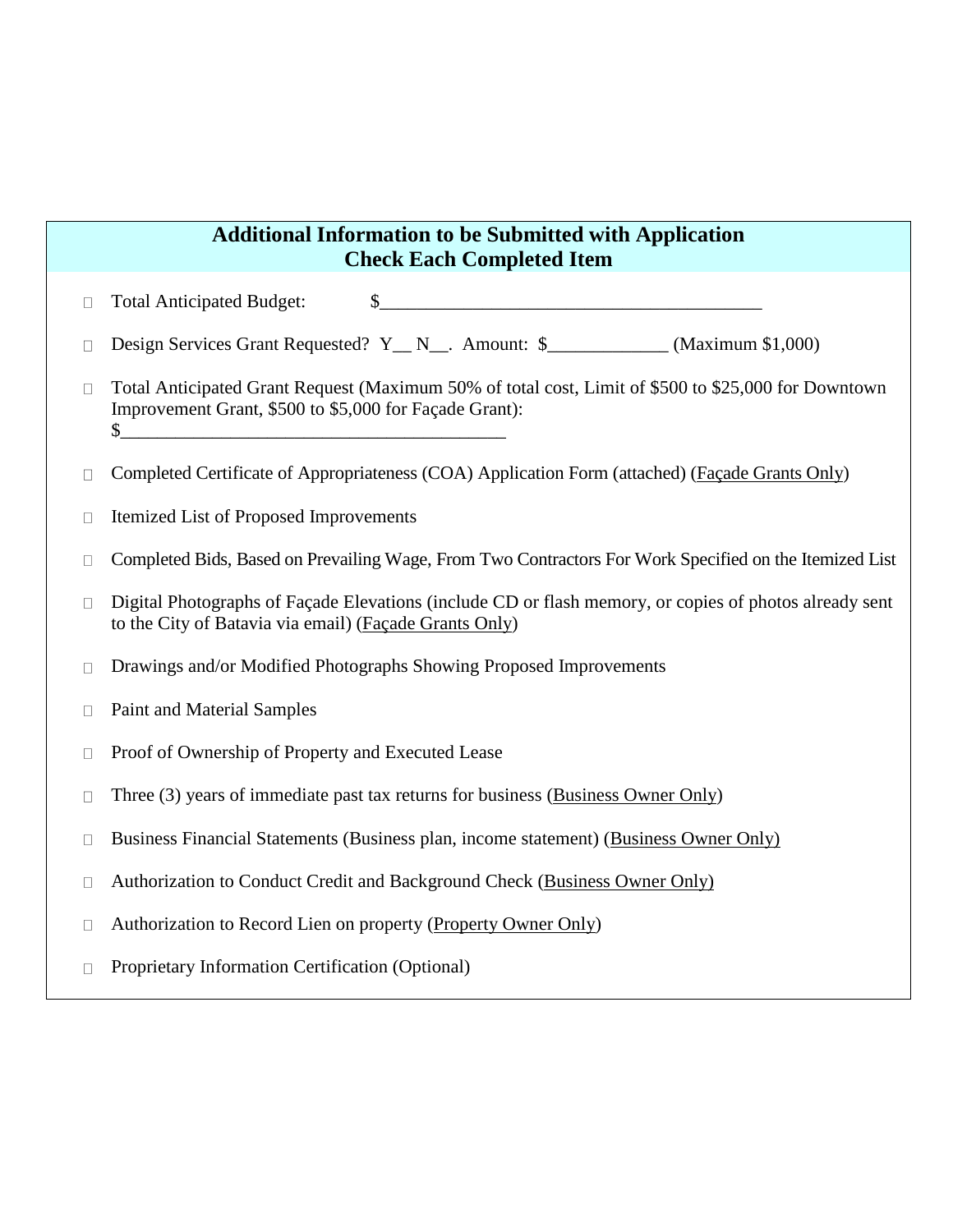#### **Background and Credit Check Authorization**

\_\_\_\_\_\_\_\_\_\_\_\_\_\_\_\_\_\_\_\_\_\_\_\_\_\_\_\_\_\_\_\_\_\_

I, \_\_\_\_\_\_\_\_\_\_\_\_\_\_\_\_\_\_\_(print name), do hereby give permission for the City of Batavia to conduct a background and credit check in relation to my application for a Downtown Façade or Improvement Grant. I will provide information that is necessary for the City to conduct such investigations.

\_\_\_\_\_\_\_\_\_\_\_\_\_\_\_\_\_\_\_\_\_\_\_\_\_\_\_\_\_\_\_\_\_\_ \_\_\_\_\_\_\_\_\_\_\_\_\_\_

Signature Date Date Accounts and the Date Date Date Date Date

Printed Name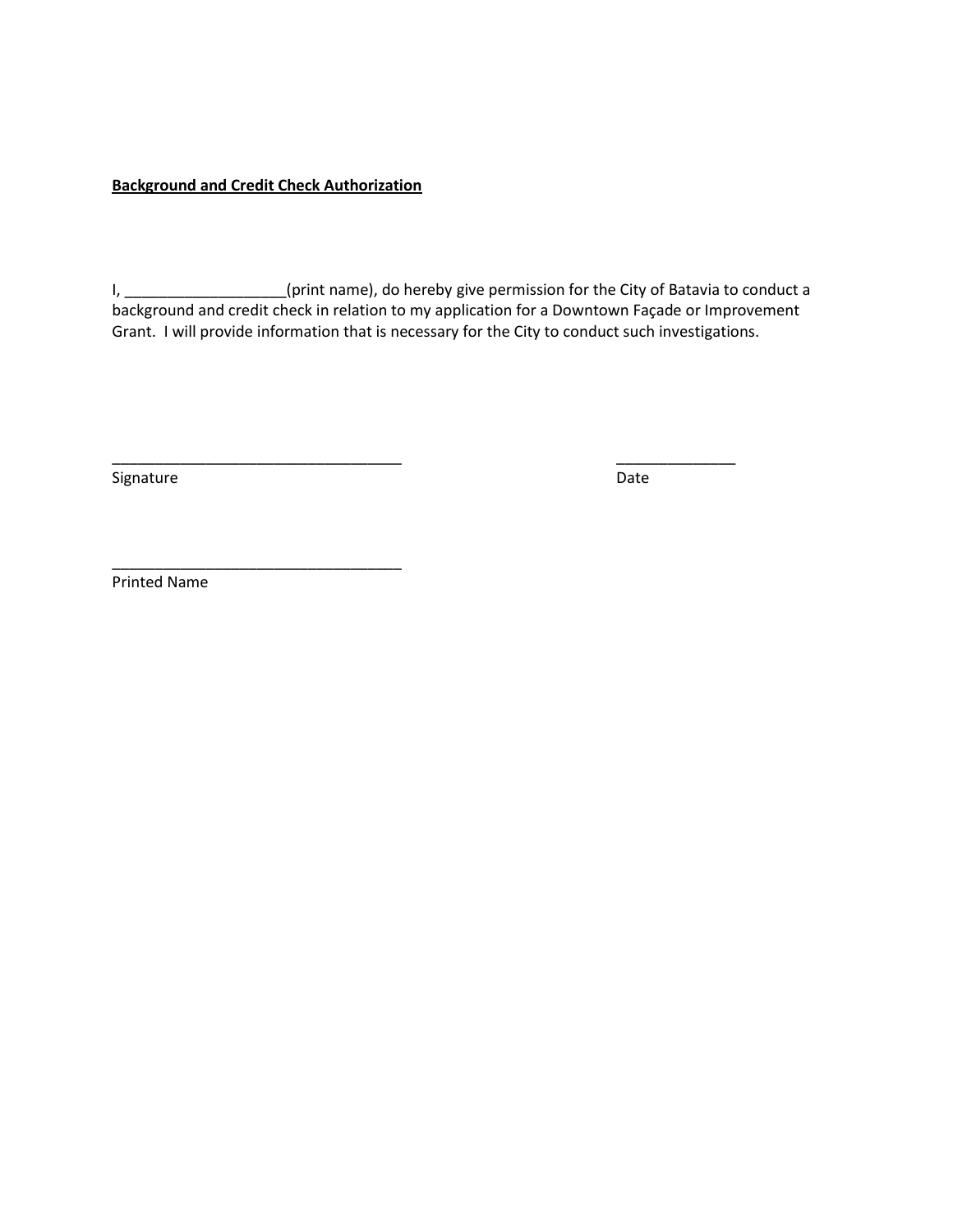#### **Lien Authorization**

I, \_\_\_\_\_\_\_\_\_\_\_\_\_\_\_\_\_\_\_\_\_\_\_\_\_\_\_\_\_\_\_\_\_\_\_(print name), as owner of the building at \_\_\_\_\_\_\_\_\_\_\_\_\_\_\_\_\_\_\_\_\_\_\_\_\_\_\_\_\_\_ (PIN \_\_\_\_\_\_\_\_\_\_\_\_\_\_\_\_) do hereby give permission for the City of Batavia to record a lien on this property in the amount of  $\frac{2}{5}$  for a City Façade or Downtown Improvement Grant. Said lien shall run to the City of Batavia, and shall be released at the end of the third year after which it is recorded. Said lien may be foreclosed on by the City if the property is sold prior to the three (3) year term for a prorated amount from the original lien date on a calendar year basis. Said lien shall be secondary to any primary mortgage lien on the property.

\_\_\_\_\_\_\_\_\_\_\_\_\_\_\_\_\_\_\_\_\_\_\_\_\_\_\_\_\_\_\_\_\_\_ \_\_\_\_\_\_\_\_\_\_\_\_\_\_

Owner Signature Date and Date Date Date Date

Printed Name

\_\_\_\_\_\_\_\_\_\_\_\_\_\_\_\_\_\_\_\_\_\_\_\_\_\_\_\_\_\_\_\_\_\_